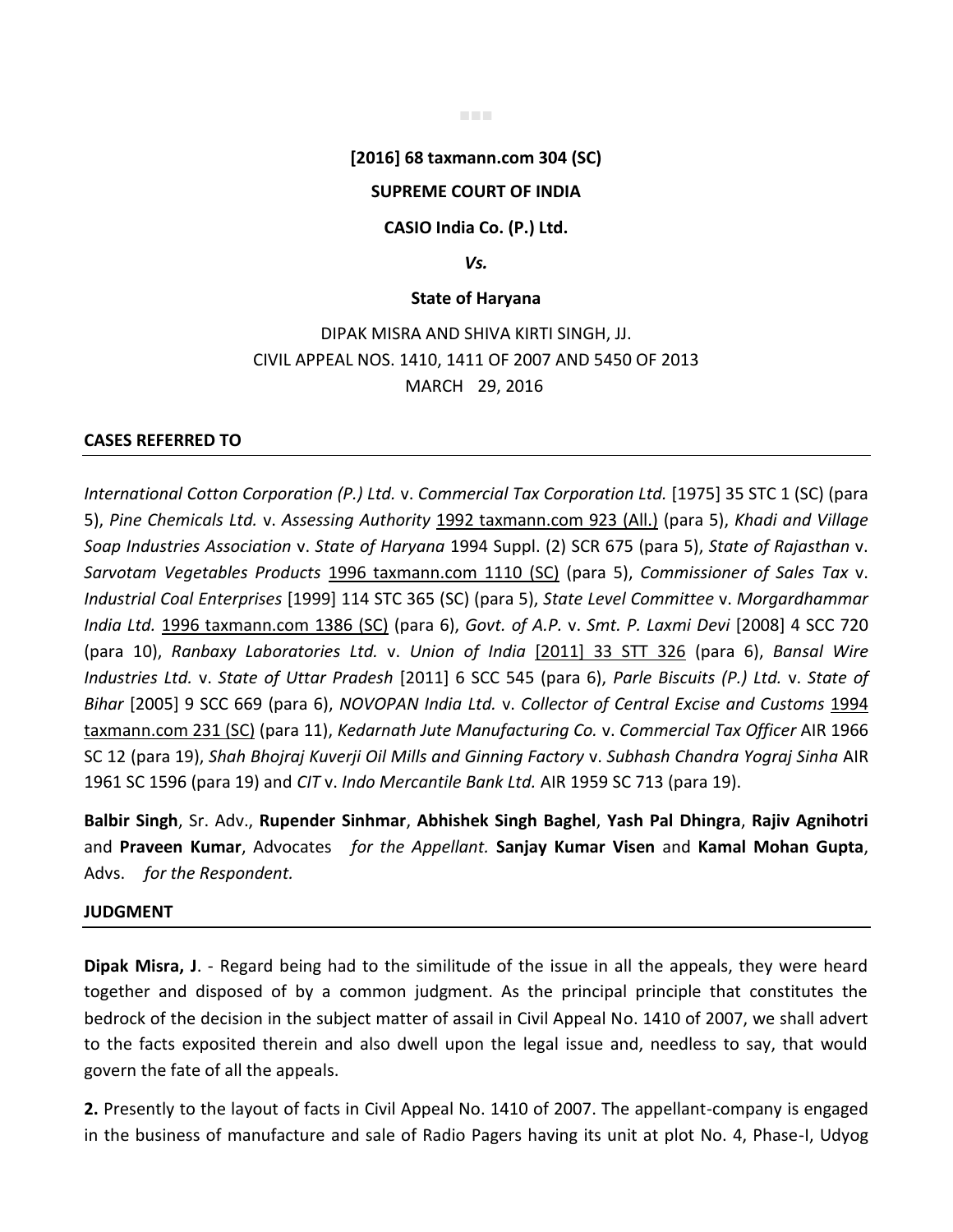Vihar, Gurgaon, Haryana. It is registered under the provisions of Haryana General Sales Tax Act, 1973 (for short, "the Act"), Haryana General Sales Tax Rules, 1975 (for short, "the Rules") and the Central Sales Tax Act, 1956 (for brevity, "CST Act") In the year 1995-96, the assessee-company after purchase of Radio Pagers from M/s Bharati Telecom Limited was also engaged in inter-state sale of the said Radio Pagers and in course of the said transaction, did not charge any sales tax from the purchasers on the basis of Notification No. SO 89/CA.74/56/S.8/95 dated 04.09.1995 issued under Section 8(5) of the CST Act read with Rule 28A(4)(c) of the Rules. The appellant filed its return and claimed exemption placing reliance on the said notification, but the claim of exemption put forth by the assessee was not accepted by the assessing officer vide assessment order dated October 05, 2001. Being aggrieved by the order of assessment, the appellant preferred an appeal before the Joint Excise and Taxation Commissioner (Appeal), Rohtak Circle, Rohtak who dismissed the appeal vide order dated May 2, 2002.

**3.** Being dissatisfied with the order passed in appeal, the appellant knocked at the doors of the Sales Tax Tribunal, Chandigarh (for short 'the tribunal') which dismissed the appeal by its order dated September 9, 2002. The dismissal of the appeal by the tribunal compelled the appellant to prefer Writ Petition No. 2346 of 2003, seeking a direction to the tribunal to make a reference to the High Court. The High Court accepting the prayer of the assessee called for a reference from the tribunal, and the tribunal vide its order dated 14.10.2003 in S.T.M. No. 82 of 2002-03 made a reference to the High Court for its opinion.

**4.** After stating the case, the tribunal referred the following questions for the opinion of the High Court:—

- '(*i*) Whether the notification dated 04.09.1995 issued under Section 8(5) of the CST Act is relatable to the exemption of goods or the person selling it?
- (*ii*) Whether in view of the notification dated 04.09.1995 issued under Section 8(5) of the CST Act and Rule 28A of the Rules, the inter-state sales of the goods manufactured by an "exempted unit", even by any other dealer, is exempted from the levy of the Central Sales Act?'

**5.** Before the High Court it was contended by the assessee that the notification dated 04.09.1995 issued by the State Government provides for grant of exemption on the sale of goods manufactured in the State of Haryana by any dealer holding valid exemption certificate under Rule 28 of the Rules and not to the dealer and, therefore, the goods sold by the assessee in the course of inter-state trade were not liable to be taxed. In support of the said proposition, reliance was placed on *International Cotton Corporation (P) Ltd.* v. *Commercial Tax Officer* [1975] 35 STC 1 (SC), *Pine Chemicals Ltd* v. *Assessing Authority* [1992] taxmann.com 923 (All.), *Khadi and Village Soap Industries Association* v. *State of Haryana* [1994] Suppl. (2) SCR 675, *State of Rajasthan* v. *Sarvotam Vegetables Products* 1996 taxmann.com 1110 (SC) and *Commissioner of Sales Tax* v. *Industrial Coal Enterprises* [1999] 112 STC 365 (SC).

**6.** On behalf of the revenue, it was urged that the notification in question provided for grant of exemption only on the sale of goods manufactured in the State by a dealer holding valid exemption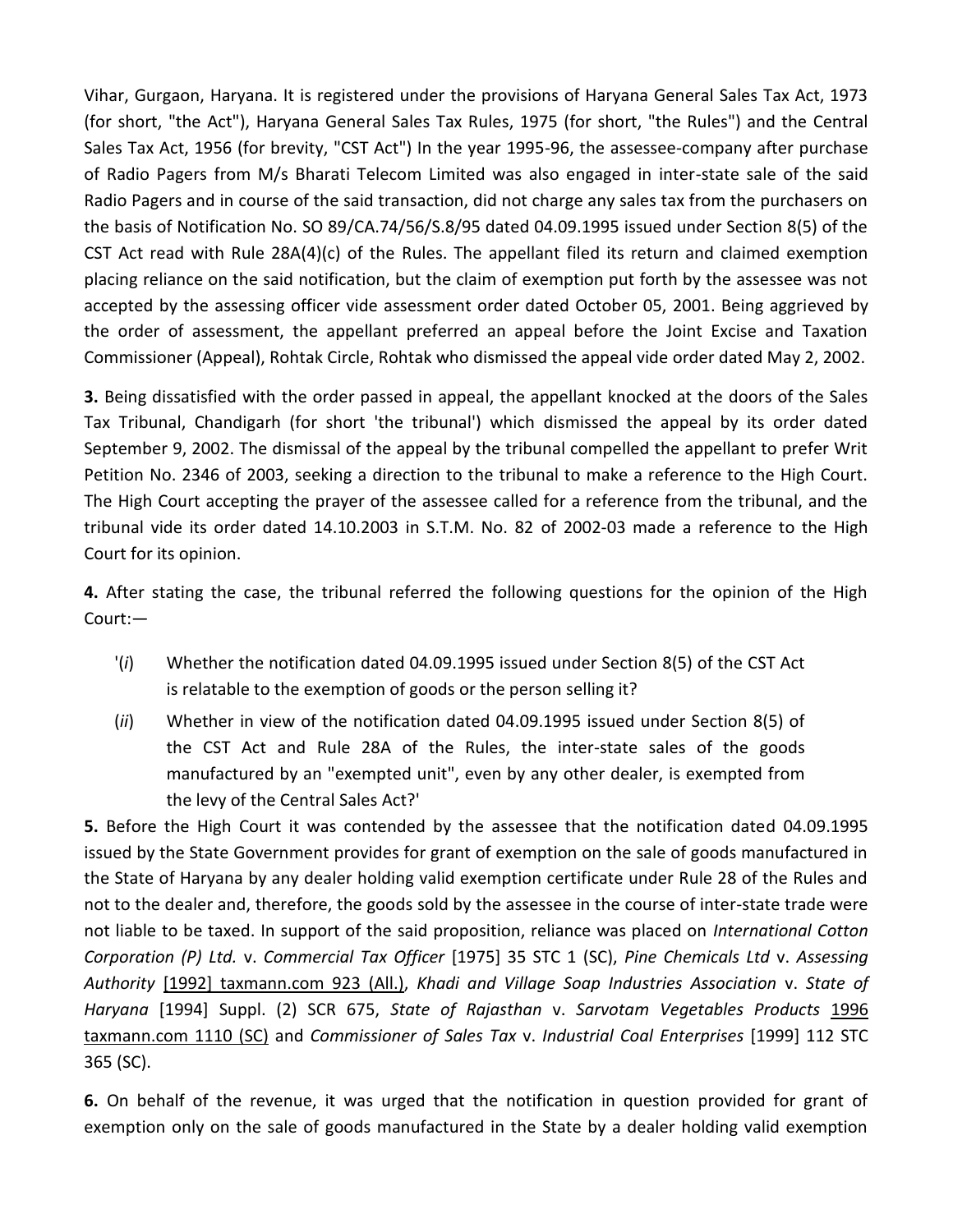certificate under Rule 28 of the Rules, subject to the condition that such dealer had not charged tax under the CST Act on the sale of goods manufactured by it, and not in respect of the sale of goods by other dealers in the course of inter-state trade. It was the stand of the revenue that the assessee had not been granted exemption certificate under Rule 28A of the Rules and as such, the goods sold by it in course of inter-state trade were not exempted from the tax under the CST Act merely because the same had been purchased from M/s Bharati Telecom Limited which possesses a valid exemption certificate. Reliance was placed on the decision of this Court in *State Level Committee* v. *Morgardhammar India Ltd.* [1996] taxmann.com 1386 (SC).

**7.** The High Court referred to Section 8(2A) and 5 of the CST Act and Rule 28A(2)(n) and (4)(c) of the Rules and notification dated 04.09.1995; distinguished the authorities cited by the assessee and came to hold that the expression "notional sales tax liability" as used in Rule 28A(2)(n) takes within its fold not only the amount of tax payable on the sales of finished goods of the eligible industrial unit under the Act but also the amount of tax payable under the CST Act on the sales of finished products of the eligible industrial units made in the course of inter-state trade or commerce and branch transfers or consignment sales outside the State of Haryana. Reference was made to clause (c) of sub-rule (4) of Rule 28A of the Rules to opine that the scope of exemption was extended to the goods manufactured by an eligible industrial unit availing exemption under Rule 28A at all successive stage(s) of sale or purchase subject to the condition that the dealer effecting successive purchase or sale furnishing a certificate in form ST-14A which is required to be obtained from the assessing authority duly filled in and signed by the registered dealer to whom such goods were sold. Thereafter, the High Court analysed the Rules and in that context stated thus:—

"A reading of the provisions reproduced above shows that the expression "notional sales tax liability" takes within its fold not only the amount of tax payable on the sales of finished goods of the eligible industrial unit under the State Act, but also the amount of tax payable under the Central Act on the sales of finished products of the eligible industrial unit made in the course of inter-state trade or commerce and branch transfers or consignment sales outside the State of Haryana (Rule 28A (2) (n)). Clause (c) of sub-rule (4) of Rule 28A extends the scope of exemption to the goods manufactured by an eligible industrial unit availing exemption under Rule 28A at all successive stage(s) of sale or purchase subject to the condition that the dealer effecting successive purchase or sale furnishes to the Assessing a certificate in form ST-14A which is required to be obtained from the Assessing Authority duly filled in and signed by the Registered dealer to whom such goods were sold. Sub-rule (6) of Rule 28A lays down the mechanism for grant of exemption/entitlement certificate. Sub-rule (7) envisages renewal of exemption certificate and lays down the procedure for grant of renewal. Section 8(2A) of the Central Act contains a non-obstante clause. It lays down that notwithstanding anything contained in Section 6(1A) or sub-section (1) or clause (b) of sub-Section (2) of Section 8, the tax payable under the Central Act by a dealer on his turnover in so far as the turnover or a part thereof relates to the sale of any goods, the sale or purchase of which is exempted from tax under the State Act or is subjected to tax at a rate lower than 4% shall be nil or shall be calculated at the lower rate. Sub-section (5) of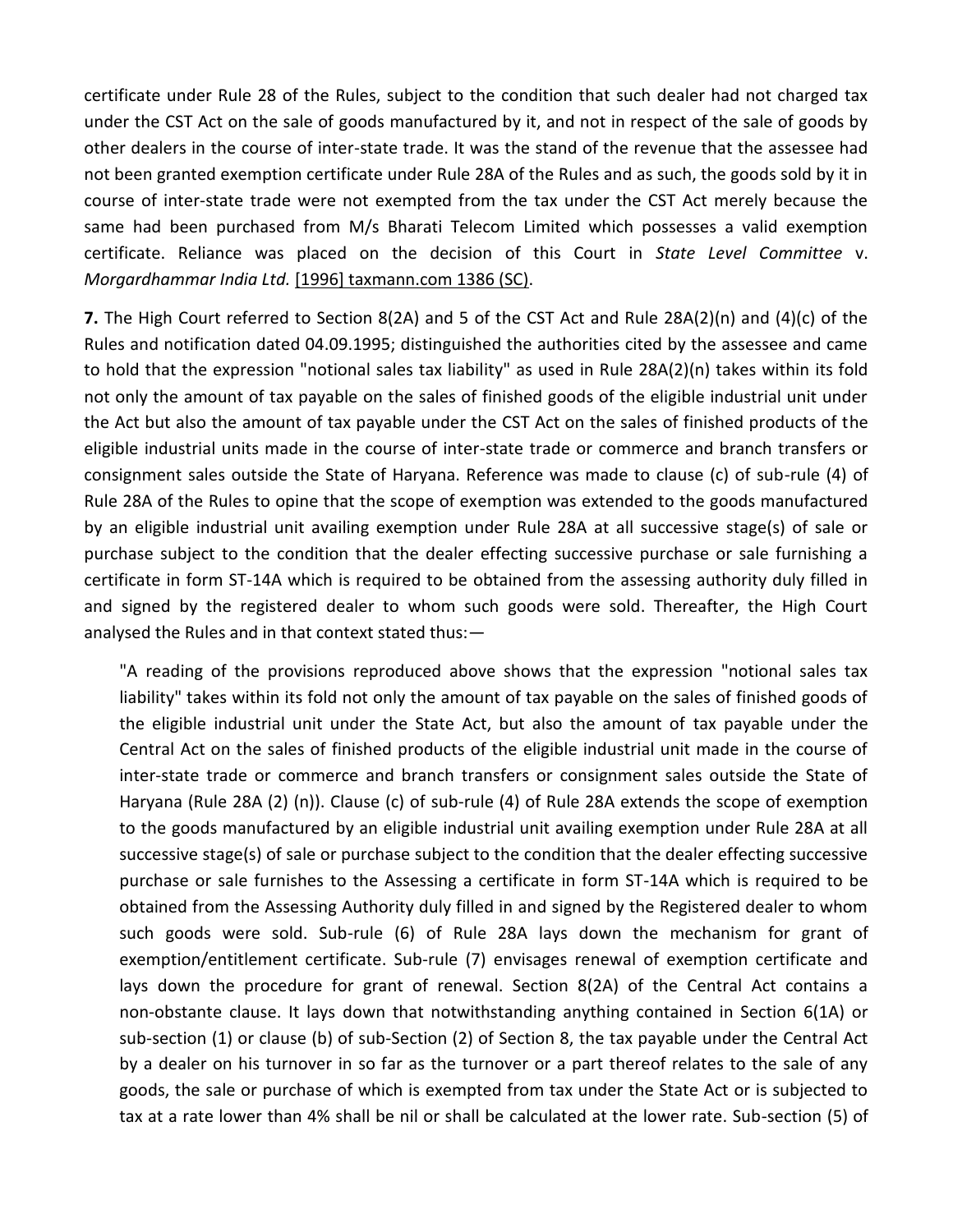Section 8 also begins with a non-obstante clause. It empowers the State Government to grant exemption from payment of tax or levy of tax at a lower rate on the dealer having his place of business in respect of the sales made by him in the course of inter-State trade or commerce. It also empowers the State Government to direct that no tax shall be payable under the Central Act or tax shall be calculated at lower rates in respect of all sales of goods or classes of goods as may be specified in the notification which are made in the course of inter-State trade or commerce by any dealer having his place of business in the State or class of dealers specified in the notification. Notification dated 4.9.1995 declares that no tax shall be payable under the Central Act w.e.f. 1.4.1988 on the sale of goods manufactured in the State of Haryana by any dealer holding a valid exemption certificate under Rule 28A of the Rules, provided that such dealer has not charged tax under the Central Act on the sale of goods manufactured by him."

**8.** After so stating, the High Court referred to the notification dated 04.09.1995 and observed that it was not happily worded and thereafter, it proceeded to hold that the tribunal was correct in following its earlier order for arriving at the conclusion that the notification did not exempt the goods sold in the course of inter-state trade by dealer other than those who held valid exemption certificate granted under Rule 28A of the Rules. It further ruled that if the State Government wanted to extend the benefit of exemption from payment of tax under the CST Act to the sale of goods effected by a dealer in the course of inter-state trade irrespective of the fact that such dealer did not hold valid exemption certificate under Rule 28A of the Rules, then it would have incorporated the language of Rule 28A(4)(c) of the Rules in the notification and would not have put a rider that such dealer should not have charged tax under the CST Act on the sale of goods manufactured by it.

**9.** Thus, the ultimate conclusion recorded by the High Court is that successive sales of goods manufactured by dealer holding valid exemption certificate were exempt from payment of sales tax so long as they were inter-state sales but in respect of sale of goods by a dealer not holding exemption certificate under Rule 28A in the course of inter-state trade, the benefit of exemption envisaged under notification dated 04.09.1995 was not available to such dealer. The Division Bench proceeded to clarify that in respect of stages of sale which are exempt from payment of tax under the Act are covered by Rule 28A(4)(c) but notification dated 04.09.1995 was applicable only to sale of goods manufactured by the exempted unit. Being of this view, it answered the reference in favour of the revenue and against the assessee.

**10.** Mr. Balbir Singh, learned senior counsel appearing for the appellant, has submitted that though the notification was made under the CST Act, it exempts goods as well as manufacture. Learned senior counsel would submit that on a plain reading of the notification, it is demonstrable that the exemption is on the sale of goods and there is no reference to unit or category of dealers for the purpose of extending the exemption. Once the language is clear, submits Mr. Singh, there is no scope of searching for intendment and, in fact, a bare perusal of the notification is sufficient to determine its applicability or non-applicability. To sustain the submission, he has drawn our attention to the authority in *Govt. of A.P.* v. *Smt.P. Laxmi Devi* [2008] 4 SCC 720; *Ranbaxy Laboratories Ltd.* v. *Union of India* [2011] 33 STT 326 (SC); *Bansal Wire Industries Ltd.* v. *State of Uttar Pradesh* [2011] 6 SCC 545 and *Parle Biscuits (P)*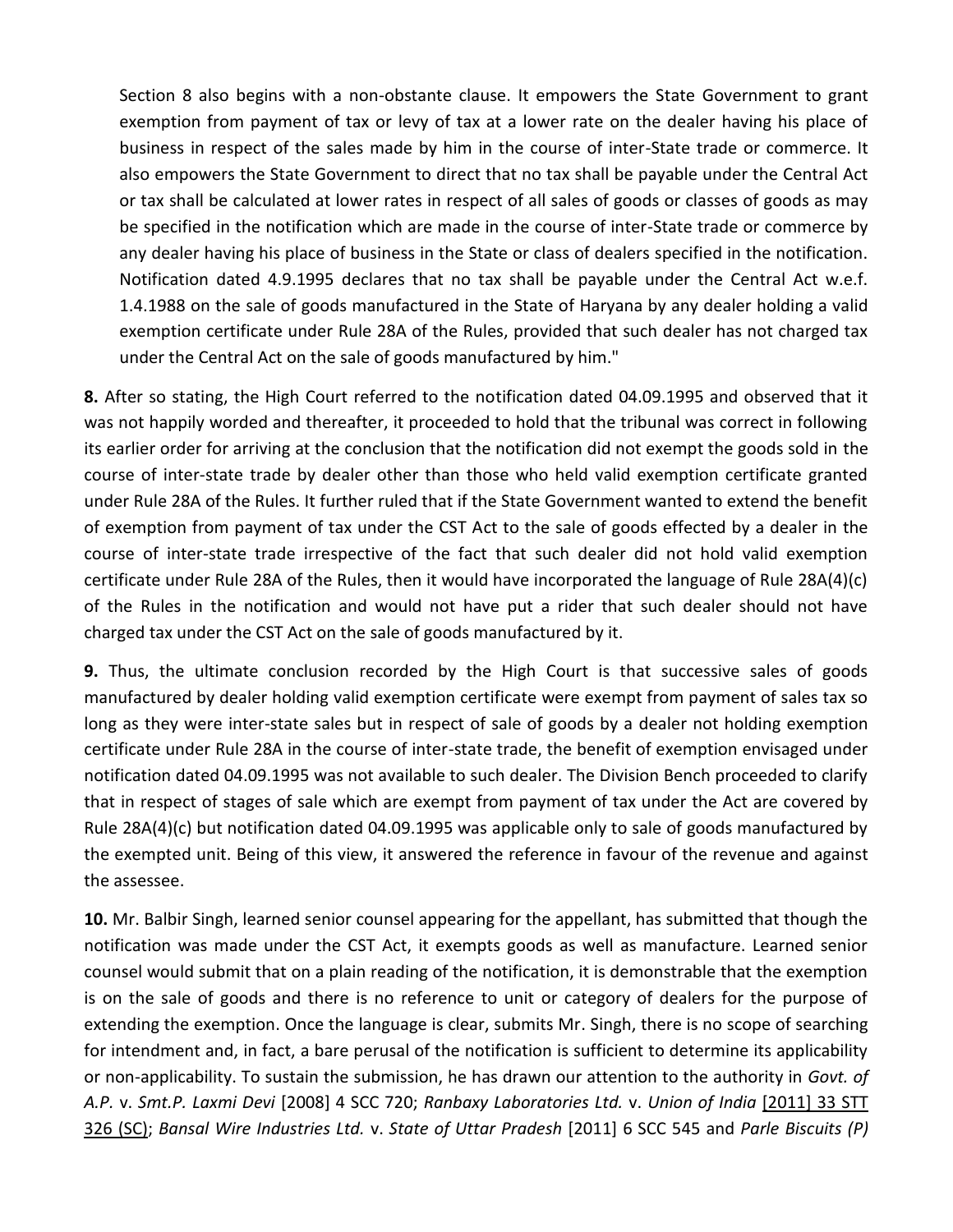*Ltd.* v. *State of Bihar* [2005] 9 SCC 669. Learned senior counsel has further contended that the High Court has committed an error in noting that in the notification, there is no similar expression as used in Rule 28A(4) of the Rules. According to him, the reasoning given by the High Court is fallacious on two scores, namely, (i) Rule 28A(4)(c) of the Rules exempts all subsequent sales made in the State of Haryana, as one product can be sold any number of times within the State, whereas there can be only one inter-state sale from the State of Haryana, and consequently there is no requirement of any reference to subsequent sale in notification dated 04.09.1995; and (ii) Rule 28A(4)(c) of the Rules provides a mechanism to confirm that goods are manufactured by a person holding exemption certificate in terms of Rule 28A by providing the requirement to furnish a certificate in the form of certificate ST-14A. Section 8(5) of the CST Act mandates the requirement of issuance of Form C by the buying dealer which is to be issued by the sales tax authorities of purchasing State and, therefore, there is no requirement for such mechanism to be provided in the notification. It is highlighted by him that if the interpretation placed by the High Court is accepted, it would tantamount to making exempted goods chargeable to tax and further, the goods manufactured by eligible manufacturer would not remain competitive in spite of exemption being given to such manufacturer unless all subsequent stages including inter-state sales are exempt from payment of tax. The emphasis is on exemption at subsequent stages including inter-state sale. Mr. Singh has drawn immense inspiration from the proviso to the notification dated 04.09.1995 to bolster the submission that it restrains the eligible manufacturer from charging any tax on its sales as otherwise it would amount to unjust enrichment.

**11.** Mr. Sanjay Kumar Visen, learned counsel for the respective respondent(s), per contra, while supporting the order passed by the High Court, would submit that benefit of exemption has been granted for promoting new industry in the State and this is in consonance with Rule 28A of the Rules which provides unit holding a valid exemption certificate which sells goods purchased by it in the State without charging any tax and the said Rule also exempts all subsequent intra-state sales as such. Elaborating further, it is urged that notification dated 04.09.1995 issued under sub-section (5) of Section 8 of the CST Act can extend the benefit of tax exemption to only such inter-state sales of goods which are purchased inside the State by a unit holding valid exemption certificate and hence, the exemption from CST Act is subject to the condition that the dealer effecting inter-state sale should hold a valid exemption certificate irrespective of the goods sold in the course of inter-state trade and commerce and purchased by him inside the State. Learned counsel would submit that while interpreting a notification of the present nature, strict interpretation has to be followed as per law laid down by this Court in *NOVOPAN India Ltd.* v. *Collector of Central Excise and Customs* 1994 taxmann.com 231 (SC).

**12.** To understand the controversy in proper perspective, it is necessary to refer to Section 8(2A) and 5 of the CST Act. They read as follows:—

"(2A) Notwithstanding anything contained in sub-section (1-A) of Section 6 or sub-section (1) or clause (b) of sub-section (2) of this Section, the tax payable under this Act by a dealer on his turnover in so far as the turnover or any part thereof relates to the sale of any goods, the sale or,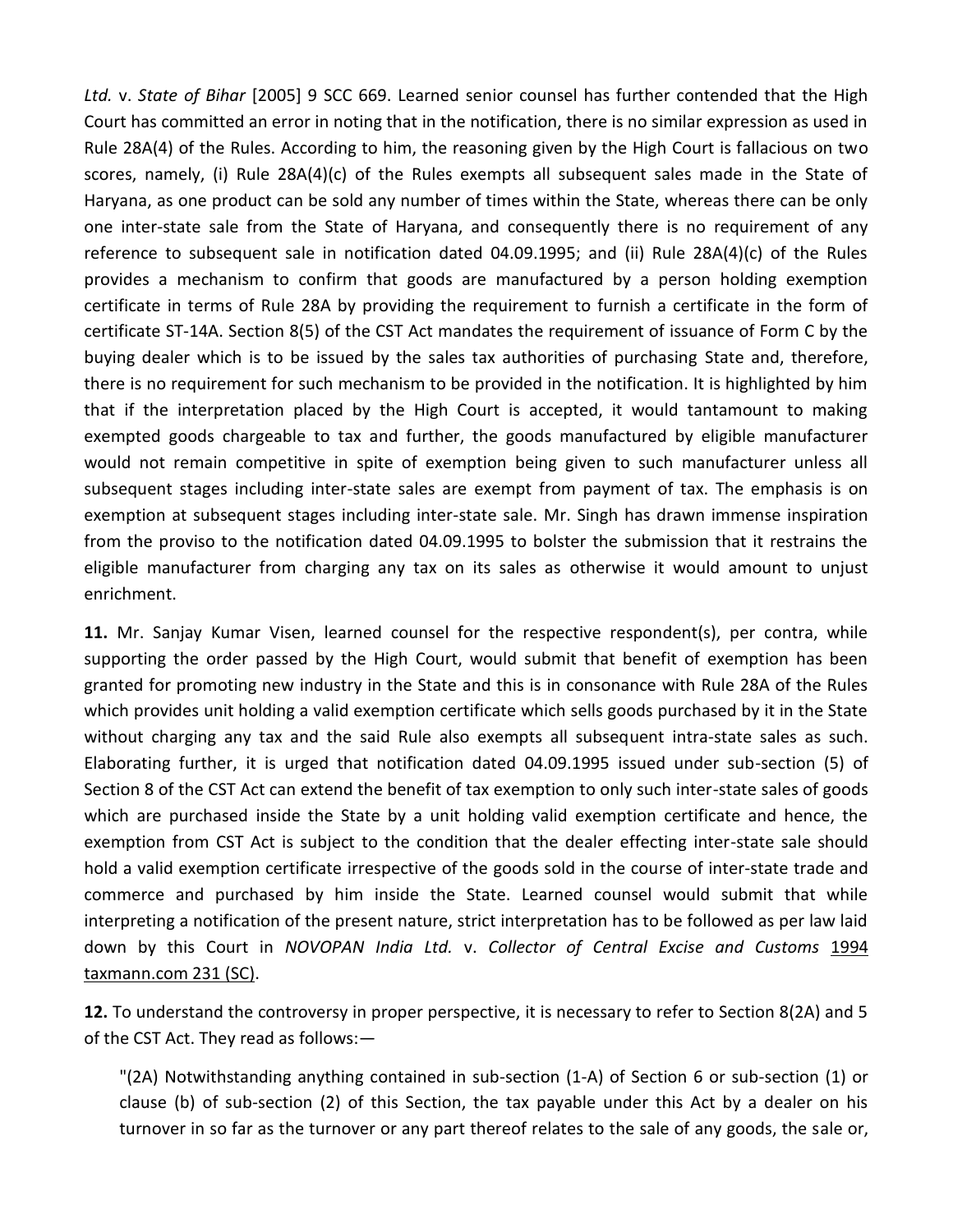as the case may be, the purchase of which is, under the sales tax law of the appropriate State, exempt from tax generally or subject to tax generally at a rate which is lower than four percent (whether called a tax or fee or by any other name), shall be nil, or as the case may be, shall be calculated at the lower rate.

 $\ast\ast$  \*\*  $\ast\ast$  \*\*  $\ast\ast$  \*\*  $\ast\ast$  \*\*  $\ast\ast$  \*\*  $\ast\ast$  \*\*  $\ast\ast$  \*\*  $\ast\ast$  \*\*  $\ast\ast$  \*\*  $\ast\ast$  \*\*  $\ast\ast$  \*\*  $\ast\ast$  \*\*  $\ast\ast$  \*\*  $\ast\ast$  \*\*  $\ast\ast$  \*\*  $\ast\ast$  \*\*  $\ast\ast$  \*\*  $\ast\ast$  \*\*  $\ast\ast$  \*\*  $\ast\ast$  \*\*  $\ast\ast$  \*\*  $\ast\ast$  \*\*

(5) Notwithstanding anything contained in this Section, the State Government may, if it is satisfied that it is necessary so to do in the public interest, by notification in the official gazette, and subject to such conditions as may be specified therein, direct

- (*a*) that no tax under this Act shall be payable by any dealer having his place of business in the State in respect of the sales by him, in the course of inter-state trade or commerce, from any such place of business of any such goods or classes of goods as may be specified in the notification, or that the tax on such sales shall be calculated at such lower rates than those specified in sub-section (1) or sub-section(2) as may be mentioned in the notification.
- (*b*) That in respect of all sales of goods or sales of such classes of goods as may be specified in the notification, which are made in the course of inter-state trade or commerce, by any dealer having his place of business in the State or by any class of such dealers as may be specified in the notification to any person or to such class of persons as may be specified in the notification, no tax under this Act shall be payable or the tax on such sales shall be calculated at such lower rates than those specified in sub-section(1) or sub-section (2) as may be mentioned in the notification."

The aforesaid provision clearly enables the State Government to exempt the tax payable under the CST Act in public interest by issuing appropriate notification. For the said purpose, the State Government has to be satisfied and is also entitled to impose conditions which have to be specified in the notification.

**13.** Keeping in view the aforesaid provision and the notification which we shall refer to hereinafter, the factual score is to be appreciated. It is not in dispute that the appellant had sold the goods in question which were manufactured by M/s Bharati Telecom Limited that was holding a valid exemption certificate under Rule 28A of the Rules. The appellant had claimed central sales tax exemption of such goods in terms of notification dated 04.09.1995 by urging that such exemption was in respect of sale of goods which were manufactured by any dealer in the State of Haryana who held a valid exemption certificate. The core controversy pertains to the interpretation of notification dated 04.09.1995 which has been issued by the competent authority in exercise of power under Section 8(5) of the CST Act. It reads as follows:—

# "*Notification dated 4.9.1995*"

"No.S.O.89/CA. 74/56/S.8/95 dated 4.9.1995 - In exercise of the powers conferred by sub-section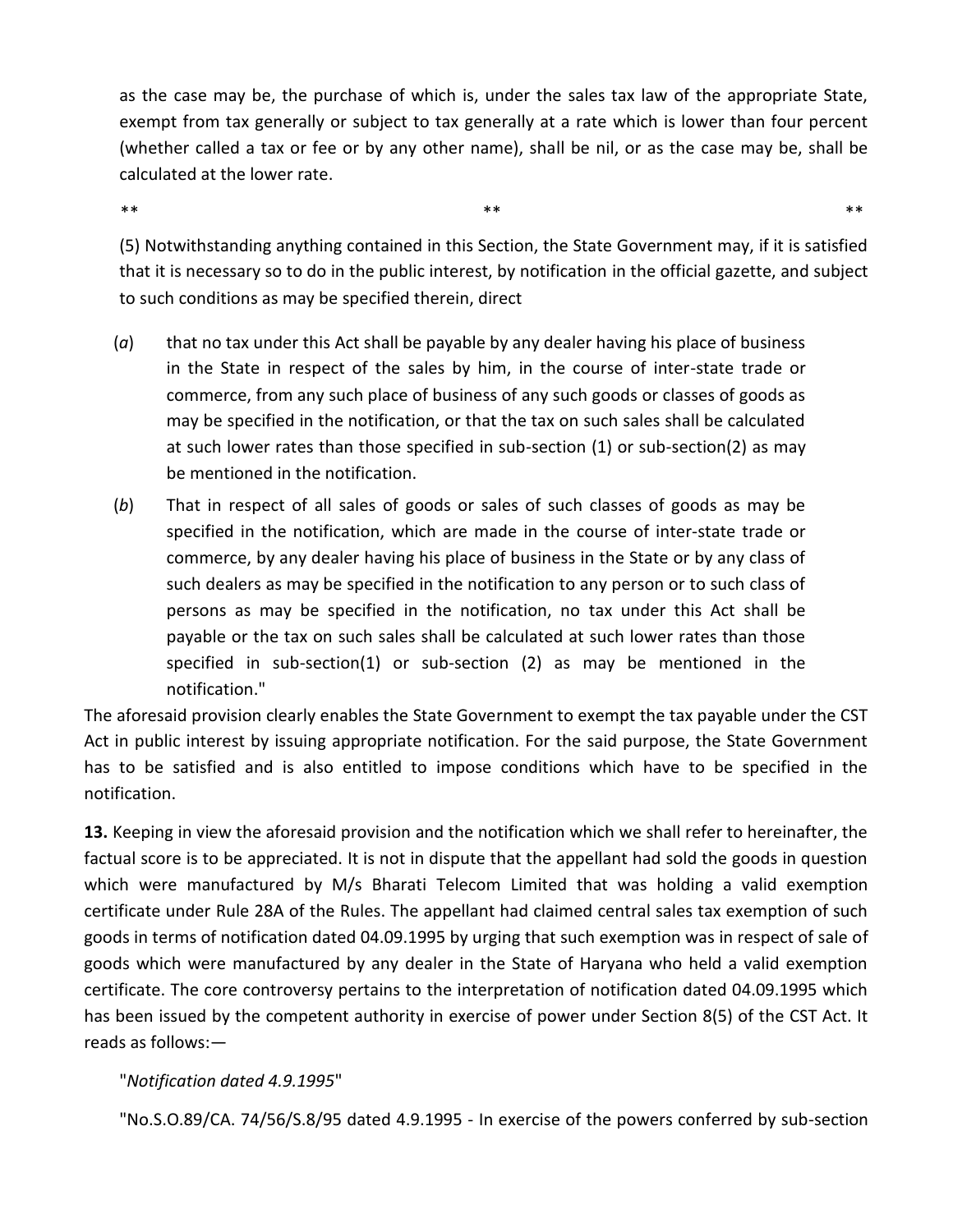(5) of Section 8 of the Central Sales Tax Act, 1956 the Governor of Haryana being satisfied that it is necessary so to do in the public interest, hereby directs that no tax under the said Act shall be payable with effect from 1.4.1988, on the sale of goods, manufactured in the State of Haryana by any dealer holding a valid exemption certificate under Rule 28-A of the Haryana General Sales Tax Rules, 1975 during the period of exemption: provided that no tax under the said Act has been charged by such dealer on the sale of goods manufactured by him."

**14.** The above notification has been issued in exercise of powers conferred by sub-section (5) to Section 8 of the CST Act by the Governor of Haryana in public interest. As per the notification, no tax is payable under the aforesaid Act w.e.f.  $1^{st}$  April, 1988 on sale of goods during the period of exemption that are manufactured in the State of Haryana by any dealer, who holds a valid exemption certificate under Rule 28A of the Rules. Proviso to the said notification stipulates that the dealers should have also not charged any tax under the Central Sales Tax Act on the sale of goods manufactured by him.

**15.** As mentioned earlier, sub-section (5) to Section 8 of the CST Act begins with the non-obstante clause and empowers State Governments to issue a notification in the official gazette subject to the condition(s) as may be specified and under clause (a) direct that no tax shall be payable by any dealer having his place of business in the State in respect of sale in the course of inter-state trade or commerce, etc. and under clause (b) in respect of all sales of goods or classes of goods, etc. In this context, Rule 28A is extremely relevant. The said Rule, as per heading relates to class of industries, period and other conditions for exemption/deferment from payment of tax. Sub-rule 1, 2(f), (j), (k), (l), (n) clauses (i), (ii), (iii), (4)(a) and sub-rule  $4(2)(c)$  of Rule 28A are relevant and reproduced below:  $-$ 

'Sub-Rule (1): The industries covered under this rule shall not be entitled to any deferment or exemption from payment of tax under any other provisions of these rules.

Rule 2(f): 'Eligible industrial unit' means:

(*i*) a new industrial unit or expansion or diversification of the existing unit, which-

(I) has obtained certificate of registration under the Act;

(II) is not a public sector undertaking where the Central Government held 51 per cent or more shares;

2(j): "eligibility certificate" means a certificate granted in Form ST-72 by the appropriate screening committee to an eligible industrial unit for the purpose of grant of exemption deferment;

(k) "exemption certificate" means a certificate granted in Form ST-73 by the Deputy Excise and Taxation Commissioner of the district to the eligible industrial unit holding eligibility certificate which entitles the unit to avail of exemption from the payment of sales or purchase tax or both, as the case may be;

(l) "entitlement certificate" a certificate granted in Form ST-72 by the Deputy Excise and Taxation Commissioner of the district to the eligible industrial unit holding eligibility certificate which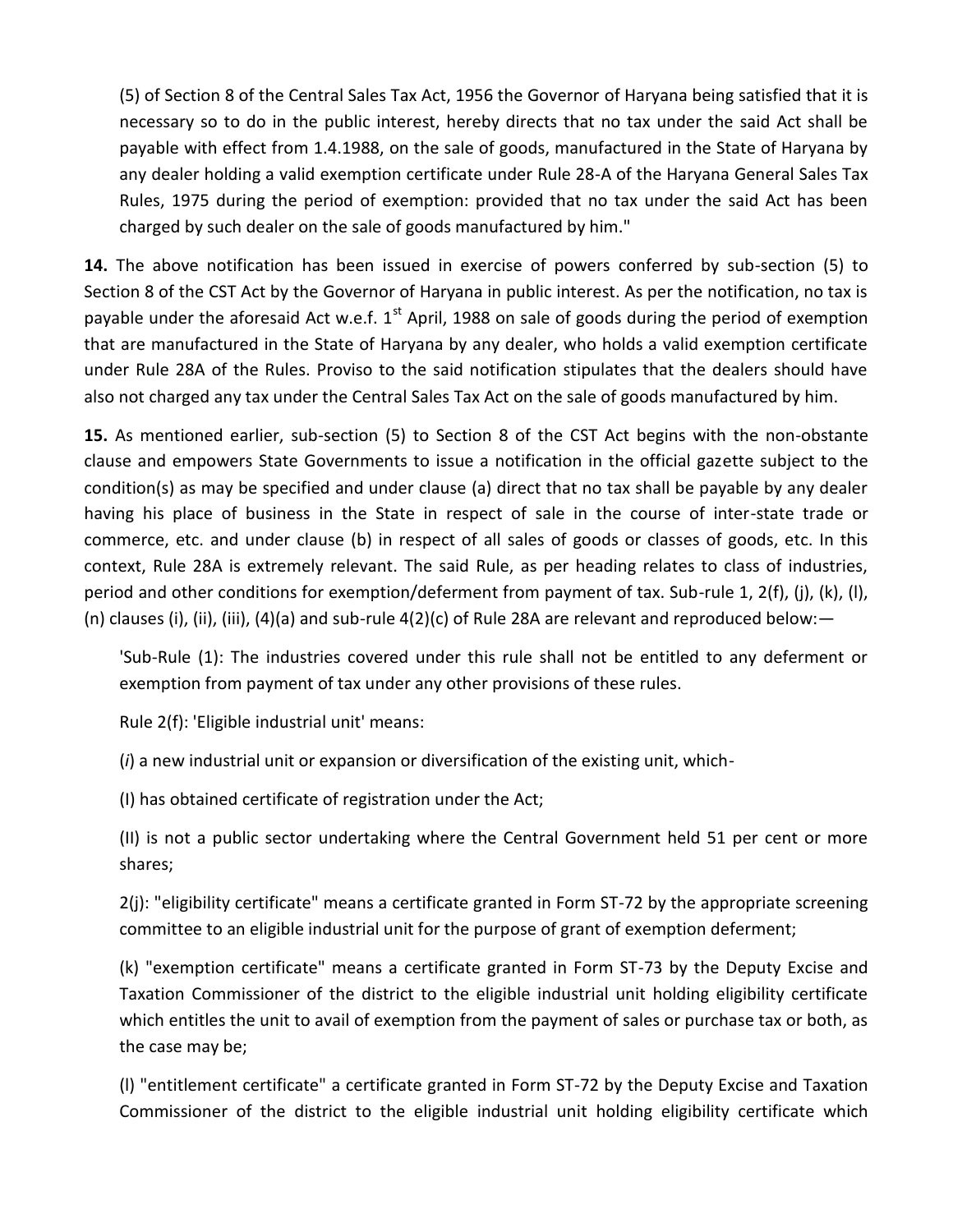entitles it to get deferment of sales tax.

(n) "notional sales tax liability" means -

(*i*) amount of tax payable on the sales of finished products of the eligible industrial unit under the local sales tax law but for an exemption computed at the maximum rates specified under the local sales tax law as applicable from time to time; and

*Explanation*: The sales made on consignment basis within the State of Haryana or branch transfer within the State of Haryana shall also be deemed to be sales made within the State and liable to tax;

(*ii*) amount of tax payable under the Central Sales Tax Act, 1956, on the sales of finished products of the eligible industrial unit made in the course of inter-State trade or commerce computed at the rate of tax applicable to such sales as if these were made against certificate in Form C on the basis that the sales are eligible to tax under the said Act.

*Explanation*: The branch transfers or consignment sales outside the State of Haryana shall be deemed to be sale in the course of inter-State trade or commerce.

Note:- The expression and terms, if any appearing in this rule not defined above shall unless the context otherwise requires carry the same meaning as assigned to them under the Act and rules made there under.

(3) Option - An eligible industrial unit may opt either to avail benefit of tax exemption or deferment. Option once exercised shall be final except that it can be changed once from exemption to deferment for the remaining period and balanced quantum of benefit.

(4)(*a*) Subject to other provisions of this rule, the benefit of tax exemption or deferment shall be given to an eligible industrial unit holding exemption or entitlement certificate, as the case may be to the extent, for the period, from year to year in various zones from the date of commercial production or from the date of issue of entitlement exemption certificate as may be opted as under.

4(2)(*c*) The goods manufactured by an eligible industrial unit availing exemption under this rule shall be exempt from the levy of tax at all the successive stage(s) of sale or purchase subject to the condition that the dealer affecting the successive purchase or sale furnishes to the assessing authority a certificate in Form ST-14A to be obtained from the assessing authority as against payment of such sum as may be fixed by the State Government from time to time, duly filled in and signed by the registered dealer by whom such goods were purchased.'

**16.** Sub-rule (1) makes it clear that industries are covered under this rule and the said industries would not be entitled to any deferment or exemption from payment of tax under any other provisions of these rules. The expression 'eligible industrial unit' is defined in clause (f) to sub-rule (2). Similarly, 'eligibility certificate', 'exemption certificate', etc. are defined in clauses (j) and (k) to sub-rule (2).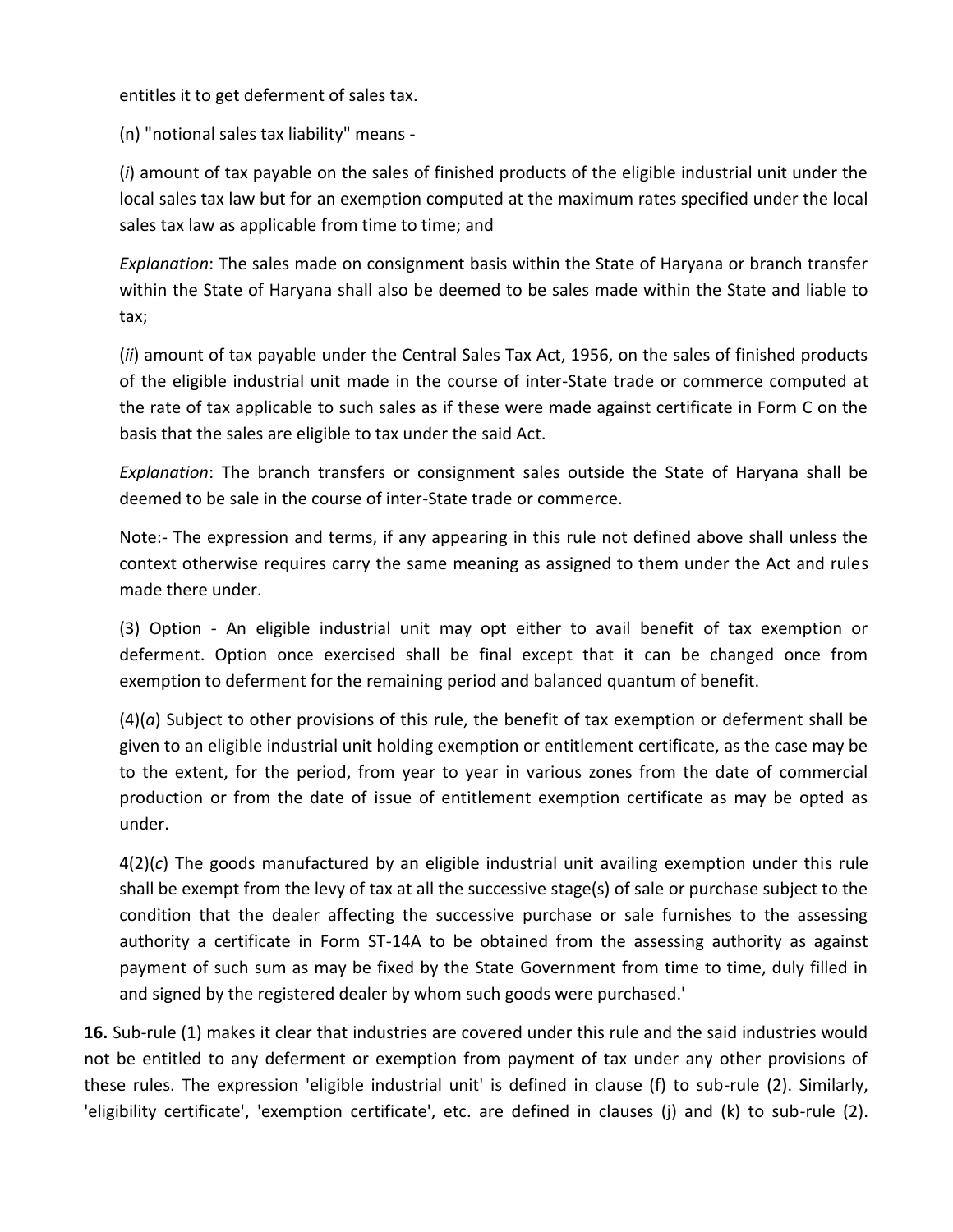Clause (n) to sub-rule (2) defines the expression 'notional sales tax liability' and clause (ii) states that the amount of tax payable under the CST Act on sales of finished product of eligible industrial unit made in the course of inter-state trade or commerce shall be computed at the rate of tax applicable as if the sales were made against form 'C'. In other words, inter-state trade or commerce of finished products of eligible industrial units will be treated as notional sales tax liability. The reference in this clause is to the eligible industrial unit and sales of finished products made by the said units, which are sold in the course of inter-state trade or commerce.

**17.** The purport and impact of Rule 28-A is with reference to eligible industrial unit, is not only clear from the definition clauses which define eligibility certificate, exemption certificate, etc. but also from sub-rule (4)(a) which stipulates that the benefit of tax exemption or deferment shall be given to an eligible industrial unit holding exemption or entitlement certificate for the period specified. Clause (c) to sub-rule (4)(2) postulates that goods manufactured by an eligible industrial unit availing of exemption under this Rule shall be exempt from levy of tax on all successive stage/stages of sale or purchase, subject to the dealer affecting the said purchase or sale furnishing a certificate in the form of ST-14A obtained from the assessing authority. This clause has the effect of granting exemption from levy of tax at all successive stages of sale and purchase in intra-state trade or commerce i.e. within the State of Haryana. To put it differently, it extends the benefit granted under clause (n)(ii) which relates to inter-state trade or commerce to intra-state sale or purchase. Such sales may be one or successive and tax at all stages is exempt. The exemption, therefore, is good specific, subject of course to other conditions being satisfied.

**18.** It is not disputed that on all intra-state sales no tax has been charged as the said transactions were treated as exempt by the tax authorities. However, in the course of inter-state sales, it is submitted by the revenue that the exemption would be limited and available only if the manufacturer i.e. the eligible industrial unit makes sale in inter-state trade or commerce, but if a third party, who had procured the goods from the eligible industrial unit makes inter-state sale, such trade or commerce would not be exempt. The contention of the State suffers from incorrect appreciation and understanding of the purport and objective behind Rule 28A and the notification in question. The basic objective and purpose is to exempt the goods manufactured in the State when they are further transferred in the course of inter-state or intra-state trade or commerce. Therefore, reference is made to the eligible industries and the goods manufactured by the said industries, which are entitled to exemption. The exemption notification refers to the sale of goods manufactured by a dealer holding a valid exemption certificate. The emphasis is on the goods manufactured. However, it is confined by the condition that the said manufacture should be within the exemption period and by a dealer holding an exemption certificate.

**19.** We have reproduced the exemption notification above and referred to the language employed. At this juncture, it is absolutely necessary to understand the language employed in the proviso to the notification. If there was no proviso to the notification there would have been no difficulty whatsoever in holding that the exemption is qua the goods manufactured and was not curtailed or restricted to the sales made by the manufacturer dealer and would not apply to the second or subsequent sales made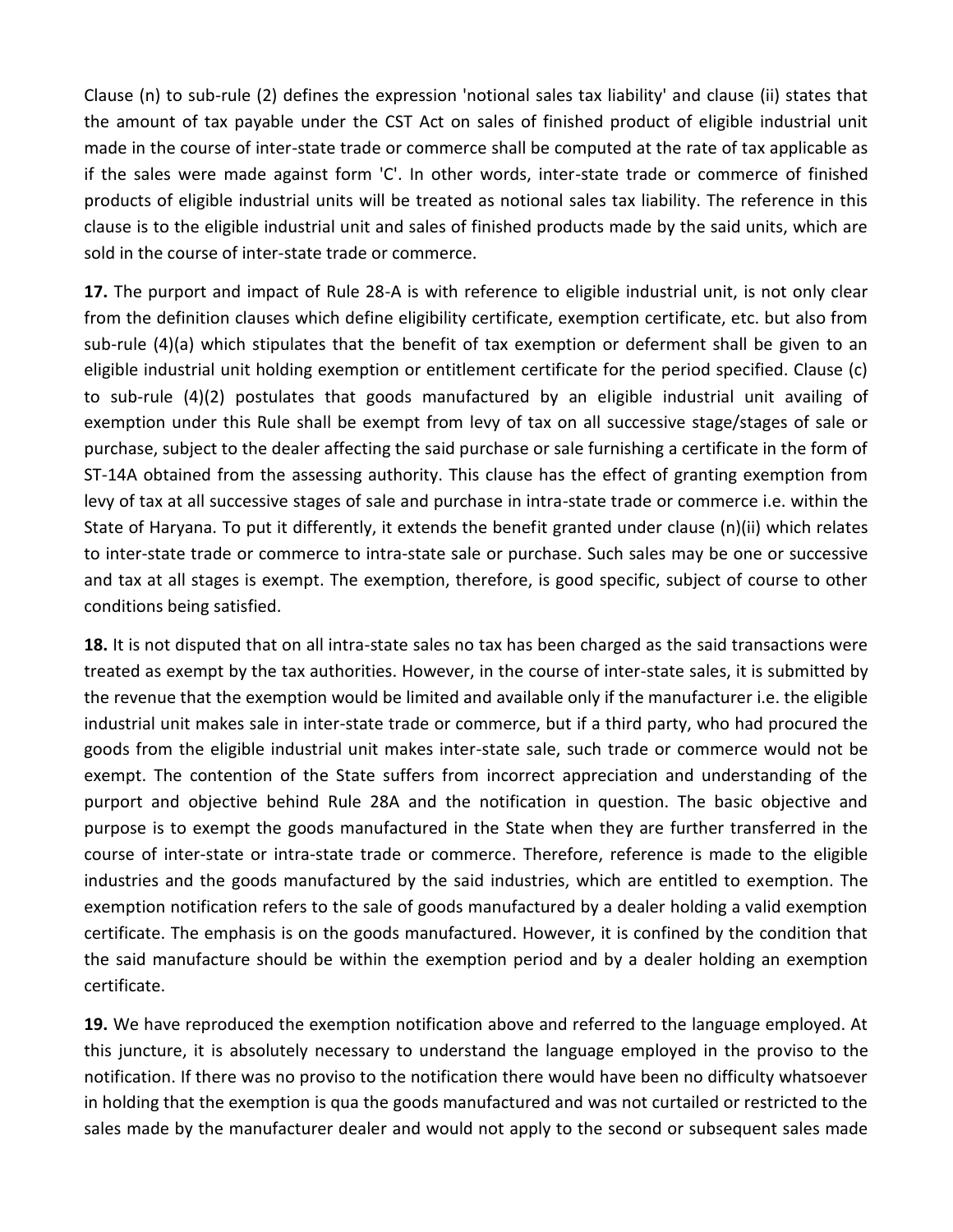by a trader, who buys the goods from the manufacturer-dealer and sells the same in the course of inter-state trade or commerce. It is pertinent to note that, clause (ii) of sub-rule (n) refers to sale of finished products in the course of inter-state trade or commerce where the finished products are manufactured by eligible industrial unit. There is no stipulation that only the first sale or the sale by the eligible industrial unit in Inter State or Trade would be exempt. The confusion arises, as it seems to us, in the proviso to the notification which states that the manufacturer-dealer should not have charged tax.

It needs no special emphasis to mention that provisos can serve various purposes. The normal function is to qualify something enacted therein but for the said proviso would fall within the purview of the enactment. It is in the nature of exception. [See : *Kedarnath Jute Manufacturing Co. Ltd*. v. *Commercial Tax Officer* AIR 1996 SC 12, Hidayatullah, J. (as his Lordship then was) in *Shah Bhojraj Kuverji Oil Mills and Ginning Factory* v. *Subhash Chandra Yograj Sinha* AIR 1961 SC 1596 had observed that a proviso is generally added to an enactment to qualify or create an exception to what is in the enactment, and the proviso is not interpreted as stating a general rule. Further, except for instances dealt with in the proviso, the same should not be used for interpreting the main provision/enactment, so as to exclude something by implication. It is by nature of an addendum or dealing with a subject matter which is foreign to the main enactment. (See : *CIT* v. *Indo Mercantile Bank Ltd*. AIR 1959 SC 713. Proviso should not be normally construed as nullifying the enactment or as taking away completely a right conferred.

**20.** Read in this manner, we do not think the proviso should be given a greater or more significant role in interpretation of the main part of the notification, except as carving out an exception. It means and implies that the requirement of the proviso should be satisfied i.e. manufacturing dealer should not have charged the tax. The proviso would not scuttle or negate the main provision by holding that the first transaction by the eligible manufacturing dealer in the course by way of inter-state sale would be exempt but if the inter-state sale is made by trader/purchaser, the same would not be exempt. That will not be the correct understanding of the proviso. Giving over due and extended implied interpretation to the proviso in the notification will nullify and unreasonably restrict the general and plain words of the main notification. Such construction is not warranted.

**21.** Quite apart from the above, Rule 28A(4)(c) supports the interpretation and does not counter it. The said rule exempts all intra-state sales including subsequent sales. The reason for enacting this clause is obvious. The intention is to exempt all subsequent stages in the State of Haryana and the eligible product can be sold a number of times, without payment of tax. Intra-state sales refer to sale between two parties within the State of Haryana. Inter-state transaction results in movement of goods from State of Haryana to another State. Thus, clause (ii) of sub-rule 2(4) refers to inter-state trade or commerce and the notification does not refer to subsequent sales as in case of Rule 28A(4) (c). Whether or not tax should be paid on subsequent sales/purchase in the other State cannot be made subject matter of Rule 28A or the notification. Inter-State sale from the State of Haryana will be only once or not a repeated one. Therefore, there is no requirement of reference to subsequent sale. In this context, it is rightly submitted by the assessee that there is only one inter-State sale from the State of Haryana and the interpretation as suggested by the revenue would tantamount to making the